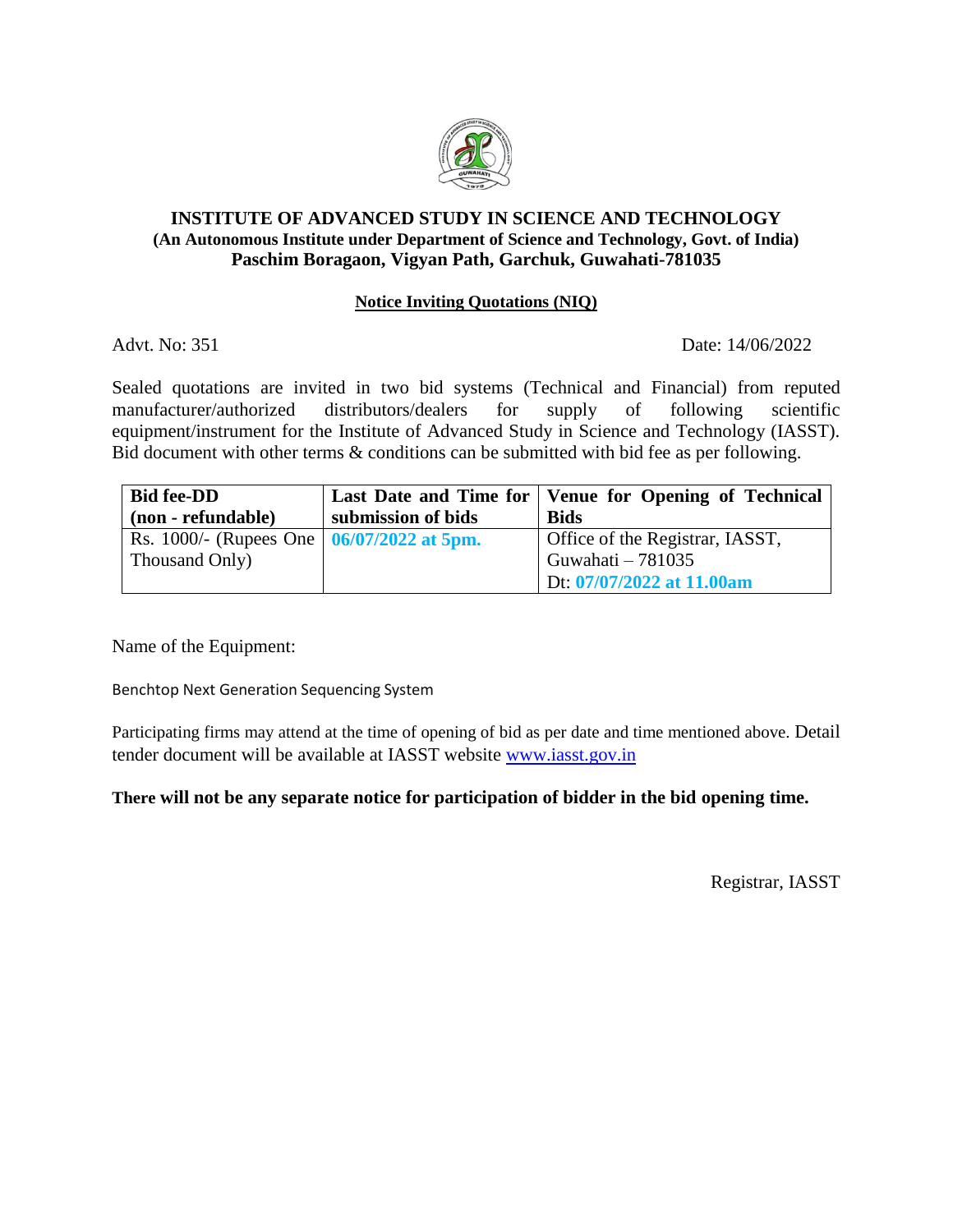# Notice Inviting Quotation

## **A. Technical Specifications of the equipment**

Technical specifications for the Benchtop Next Generation Sequencing System:

- 1. System should occupy minimal lab footprint and should be offered as a single, integrated instrument with automated template DNA amplification, sequencing, and data analysis (base calling, alignment, variant calling, and reporting) onboard on machine.
- 2. The sequencing chemistry should employ robust sequencing by synthesis method using nucleotides with reversible terminators and should mimic natural biological chemistry with simultaneous addition of all four bases in the sequencing reaction for competitive addition to the DNA template.
- 3. The sequencing workflow should allow fully automated, walk-away operation, without user intervention, for template amplification to analyze data on a single machine, and support unattended operation for at least 600 sequencing cycles.
- 4. System should offer minimum of 15 Gb of high-quality data passing filter from  $2 \times 300$  bp reads to enable high throughput multiplexed sequencing of diverse genomes and up to 50 million paired-end reads from a single run to enable robust counting applications, like RNAseq and ChiP seq.
- 5. Sequence output should generate accurate base calls and high error free reads with greater than 80% bases with high quality Q30 score at 2x150 bp read length, derived directly from intensity data and not from a reference sequence-based, multiple-color encoding scheme.
- 6. Clonal amplification of DNA template should employ accurate bridge amplification methodology, should be fully automated, without the involvement of emulsion PCR.
- 7. The sequencer should be able to read through at least 15 bases homo-polymer stretches in the genome accurately.
- 8. The sequencing chemistry should be robust and globally proven and demonstrated by peer reviewed publications.
- 9. The system should be offered with integrated paired-end fluidics on the instrument, supported with fully automated paired-end chemistry, without user intervention.
- 10. The data analysis module should enable real time, on-instrument image processing, base calling, read alignment and variant calling without the need for ancillary equipment.
- 11. System should offer the user-friendly sequencing experience, such as, intuitive touchscreen user interface, RFID tracking and pre-mixed/pre-filled integrated reagent cartridge for minimal user intervention.
- 12. The system should offer the option of seamless integration with cloud computing environment to avoid manual data transfer and analysis.
- 13. The system should offer flexibility for supporting diverse sequencing applications such as DNA, RNA, targeted RNA expression (pathway analysis), ChiP, small RNA, metagenomics, small genomes, amplicons, target region enrichment, HLA typing, Cancer (solid/liquid) DNA profiling, etc.
- 14. Should be quoted with a suitable UPS with at least 1 h back up, dehumidifier, vibration-free table, 1 year warranty followed by 2 years CMC, installation support and onsite training.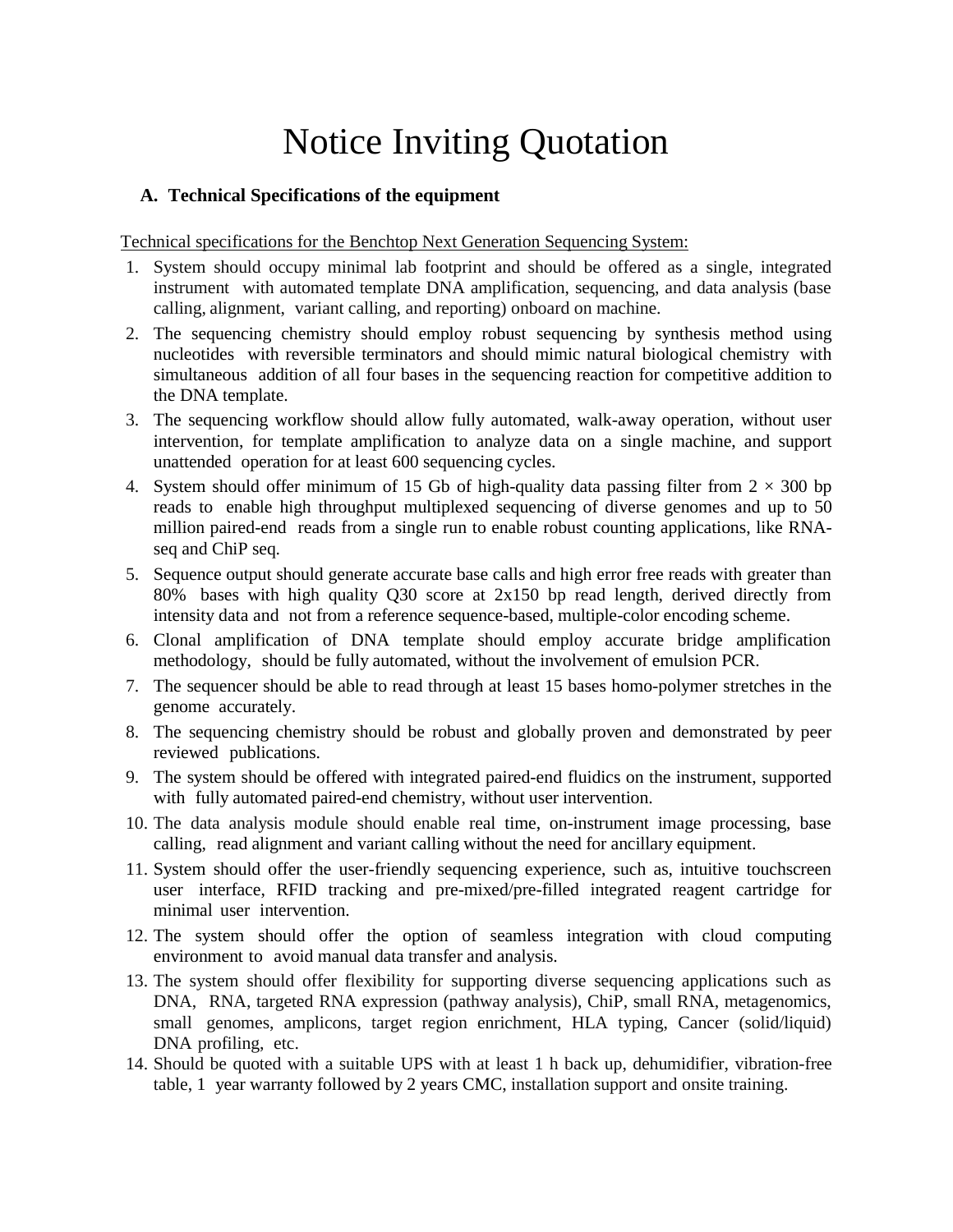## **B. Eligibility Criteria of bidder(s):**

- The Bidder should be a reputed Manufacturer/authorized distributors/dealers having after sales service agreement with the OEM (proof for the same to be enclosed along with address, phone nos. & E-mail etc. of the Service Centre).
- If the bidder is an ISO certified Company, then documentary proof should be enclosed.
- The bidder should have experience of more than five years in execution and maintenance of equipment quoted (A certificate of establishment to be provided).

#### **C. Sequence of documents to be provided / enclosed in each copy of the bid documents:**

- 1. The envelope containing the quotation(s) should be superscribed as "Quotation for supply and installation of …….Name of the equipment………………..".
- 2. Forwarding letter duly signed by the Authorized person.
- 3. Balance sheet with auditor's report for the last two financial years.
- 4. Latest Income Tax return document.
- 5. GST Registration Certificate
- 6. Copy of PAN Card.
- 7. Sole Proprietary/sole manufacturer certificate for proprietary item.
- 8. Compliance sheet stating the deviation, if any, with reference to the terms and specifications of the equipment/ its accessories.
- 9. Certificate in support of the authorized agent/distributor/supplier.
- 10. List of similar equipment supplied by the firm with addresses and phone numbers of customers with satisfactory completion certificate/ working certificates.
- 11. Name and address of registered office, Head Office and Regional Office of the company with name and phone numbers of key persons.
- 12. Self-declaration at Annexure –I
- 13. Format of Manufacturer/Supplier/Distributor information at Annexure –II.
- 14. Technical Specification at Annexure III
- 15. Financial Bid at Annexure IV

16. Acceptance of all clauses of bids specification duly signed page wise.

17. A summery sheet as per the format must accompany the financial bid and failure to do so may result in cancellation of the bid.

18. Base on the document submitted by the vendor, the institute may ask for some additional document.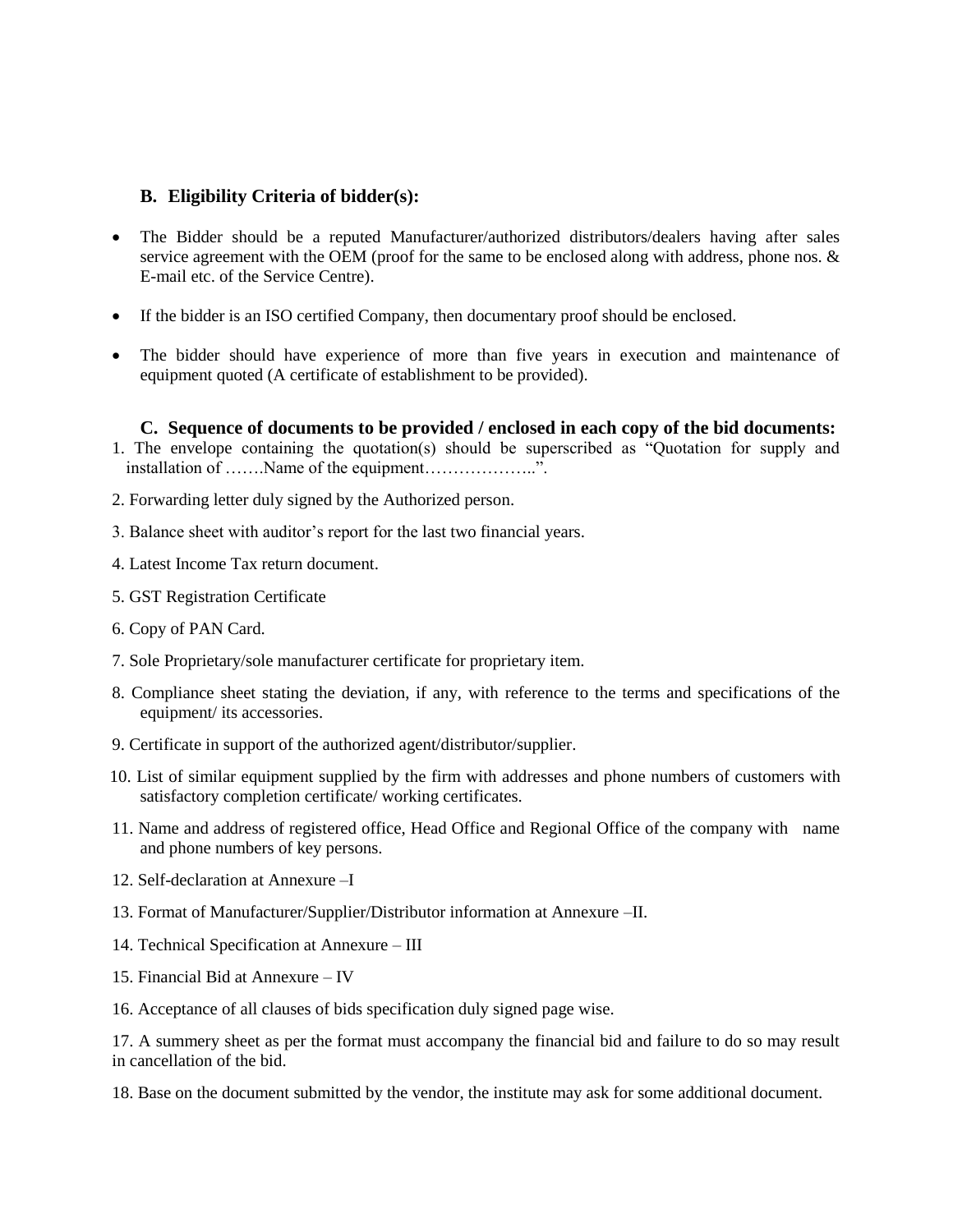The committee of experts and the user scientists will have the right to recommend /reject purchase of equipment from a firm with proper justification and scientific logics.

All the above documents except SL.No.17 should be enclosed with the Technical Bid. Sl. No.17 to be submitted in a separate sealed envelope following instruction (1) above.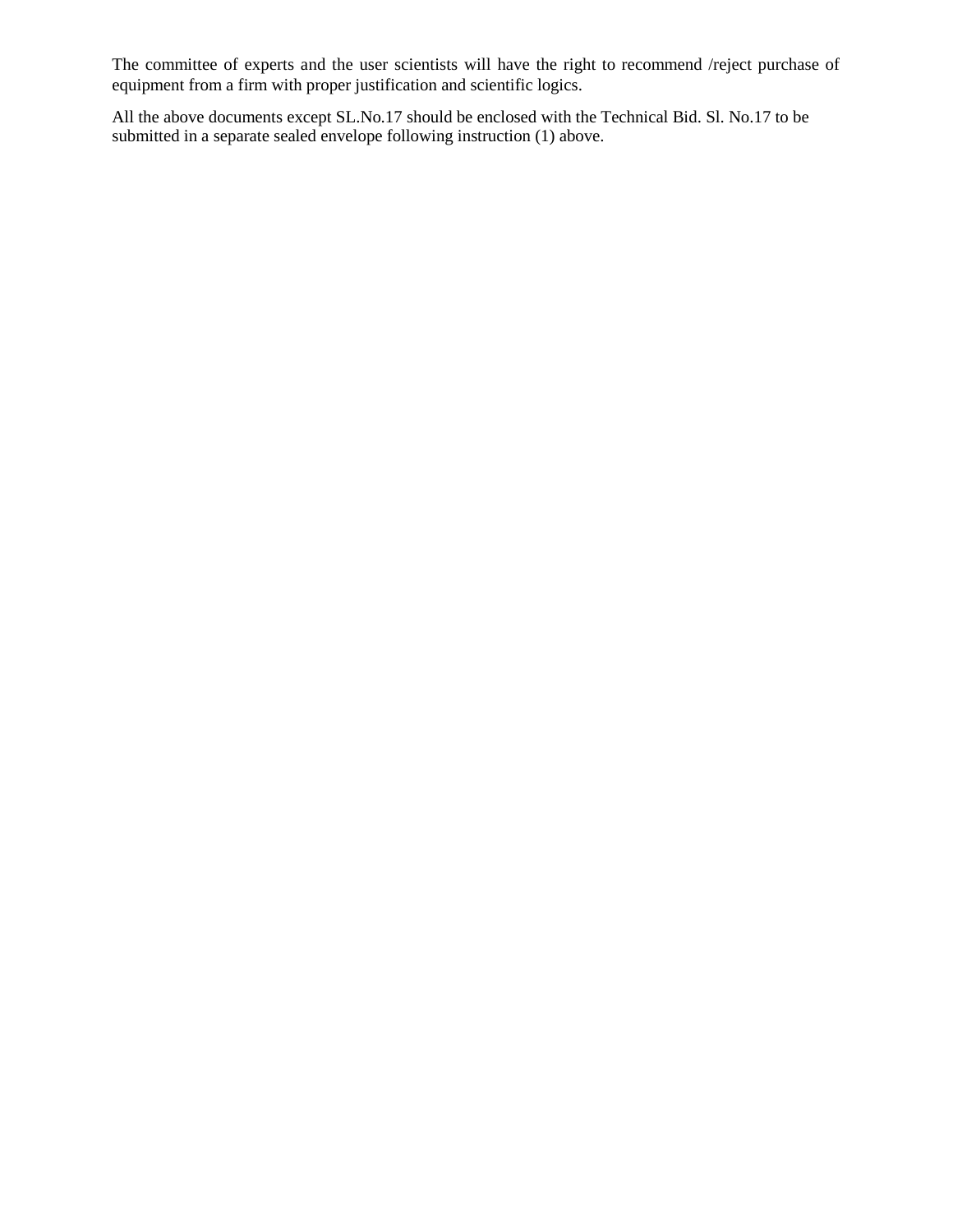## Conditions forming part of NIQ

- The bid document, complete in all respect and duly signed by the bidder in each pages should reach the Registrar, Institute of Advanced Study in Science and Technology (IASST), Vigyan Path, Paschim Boragaon, Guwahati – 781035 on or before **06/07/2022 at 5.00 P.M.** No bids after the last date shall be entertained.
- The bidder must be able to make presentation of their bids in front of an expert committee if required.
- Those bidders who can cover all parts of the equipment and specific consumables involved in running the equipment within the warranty period.
- **Price of the equipment quoted should be FOR, IASST only.**
- The DD should be drawn in favour of 'The Director, IASST' payable at Guwahati.
- **The bidder should submit technical & price bid separately for each equipment.**

 The supplier will be responsible for custom clearance and payment of customs duty and other payment due for carrying and forwarding the equipment from the nearest shipment destination to IASST. IASST will be reimburse custom duty, carrying and Forwarding charges subject to submission of valid documents in support of payments made. IASST will be responsible for providing required custom clearance documents only to the supplier.

 The two bid systems should be followed for this NIT. Under this system the bidder must submit their offer in two separate sealed envelopes marked clearly as Technical Bid and Commercial Bid on cover page of the envelop for each item quoted. Both the sealed envelope should be placed in a third larger envelop. The main envelope which will contain both the bids should be super scribed with name of the equipment quoted for.

A bid security declaration along with the bid should be submitted.

 The Technical Bids will be opened in presence of the bidders (if available) on the specified time and date. The bidder/their authorized agents who have responded to the quotation will be allowed to be present in the opening. The bidders are requested not to insert their quoted price in Technical Bid which will lead the quotation for summarily rejection**.**

 The Technical Bids will be evaluated to shortlist the eligible bidders. The Price Bids of only the short listed bidders shall be considered for further processing. Bidders whose Technical Bid is found acceptable and meets the eligibility requirements as specified in this NIT will be informed about the date and time of the opening of Price Bid.

 The Successful bidder will have to submit within ten (10) days of the award of the contract, **Performance Bank Guarantee equivalent to 3%** of the total value of purchase order in the form of Bank Guarantee favouring the Director, IASST payable at Guwahati valid till completion of warranty period.

• Bids would be rejected for award if it determines that the bidder recommended for award has, directly or through an agent, engaged in corrupt, fraudulent, collusive or coercive practices in competing for the contract in question.

 The bids received after the deadline for submission of bids prescribed by the IASST will be rejected and such bids shall be marked as late and not considered for further evaluation.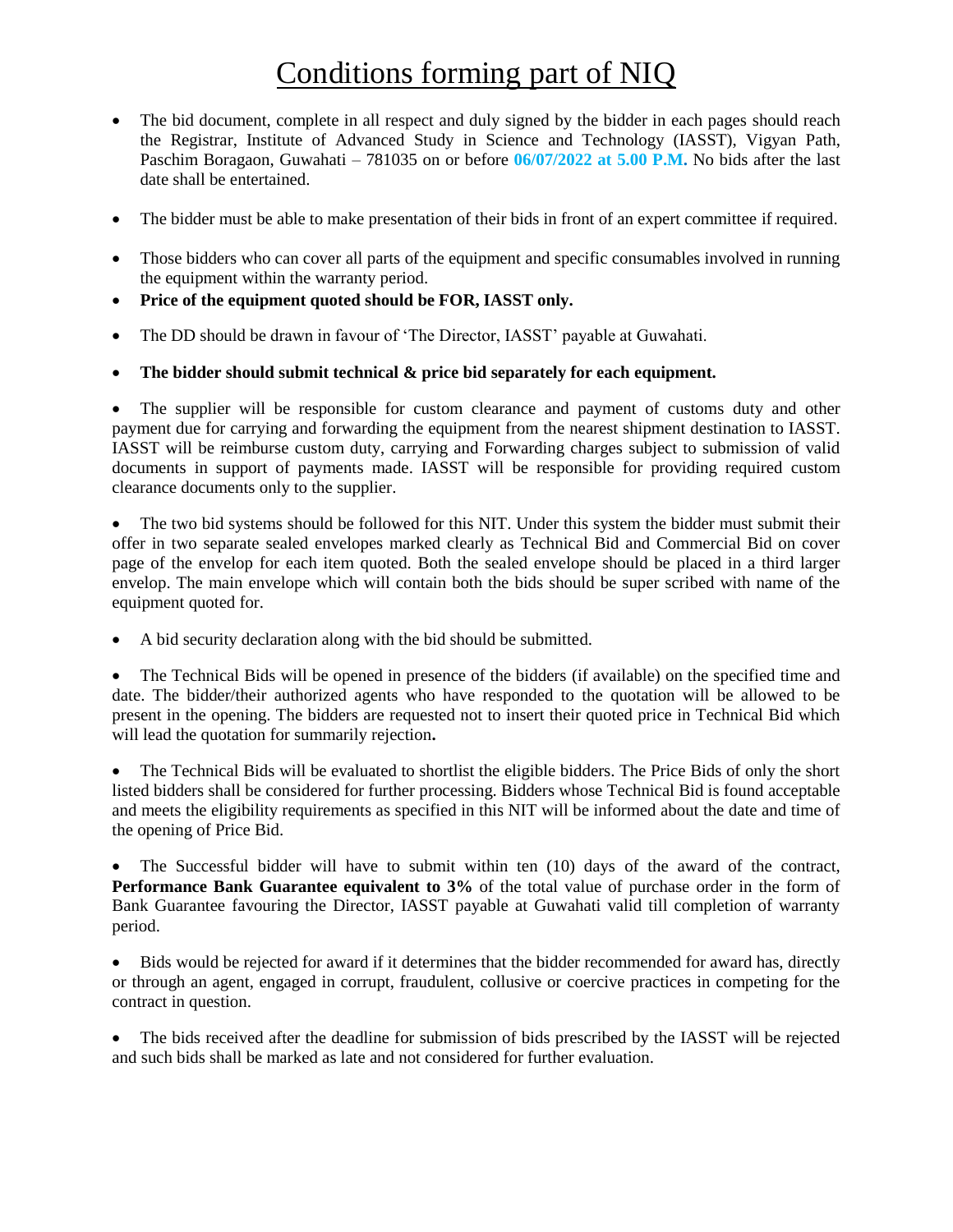The IASST may, at its discretion, extent the deadline for submission of bids by amending the bid documents in accordance with clause relating to Amendment of Bidding documents in which case all rights and obligations of the IASST and Bidders previously subject to the deadline will thereafter be subject to the deadline as extended.

 The original and all copies of the bid shall be typed and shall be signed by the bidder or a person or persons duly authorized to bind the bidder to the Contract. All pages of the bid, except for un-amended printed literature, shall be initialed by the person or persons signing the bid. Further, over-writings on documents, if any should be supported by signatures.

 The bidders may submit their duly sealed Bid by post or by hand at the address specified in the NIT not later than the time and date specified therein. In the event of the specified date for the submission of bid being declared a holiday for the IASST, the bid will be received up to the appointed time on the next working day.

 Issuance of bid documents should not automatically be construed that the bidder is considered qualified. The IASST Authority has the right to reject any bids on technical grounds without assigning any reason thereof.

IASST shall not be responsible for any delay, loss or non-receipt of bid documents sent by post.

• Prices shall be quoted in Indian Rupees for offers received for supply within India and in their currency as per the Financial Bid format in case of offers received for supply from foreign countries. The prices quoted should be FOR IASST destination.

 The IASST may open a letter of Credit or Wire Transfer in cases where it so decides. Any variation in price from the importer and manufacturer be indicated well in advance.

 The imported equipment should be quoted by the authorized supplier/dealer. In this case, commitment of after sales service with the period applicable should be clearly mentioned.

 Compliance sheet should indicate in details of meeting up of specifications required. The bidder can mention the additional features that exist in quoted products, if any, separately.

 Payment shall be made after delivery, successful installation, commissioning, and submission of Bank Guarantee and on submission of installation and warranty certificate duly signed and stamped by the authorized representative of the user department. No advance payment will be made in case of equipment supplied by indigenous supplier. In case of imported equipment 100% payment will be made through letter of credit for equipment costing USD 20000.00(or equivalent foreign currency) or more with payment terms 80% after shipment and balance 20% after satisfactory installation and commissioning along with submission of Performance Bank Guarantee. Equipment costing below USD 20000.00 (or equivalent foreign currency) will be made after installation through Foreign Demand Draft or through wire transfer.

 All taxes, if applicable, should be quoted separately, otherwise it would be presumed that the quoted prices are inclusive of taxes (please see Financial Bid format).

 Prices quoted should be FOR IASST, Guwahati inclusive of all charges required to make the equipment functional to the satisfaction of the Institute, otherwise it would be presumed that the quoted prices are inclusive of all charges, if applicable.

• In case price for imported goods are quoted in FOR, the IASST will provide customs duty exemption certificate, if the import is made in the name of IASST and the supplier should submit original Bill of Entry in the name of the Registrar, IASST.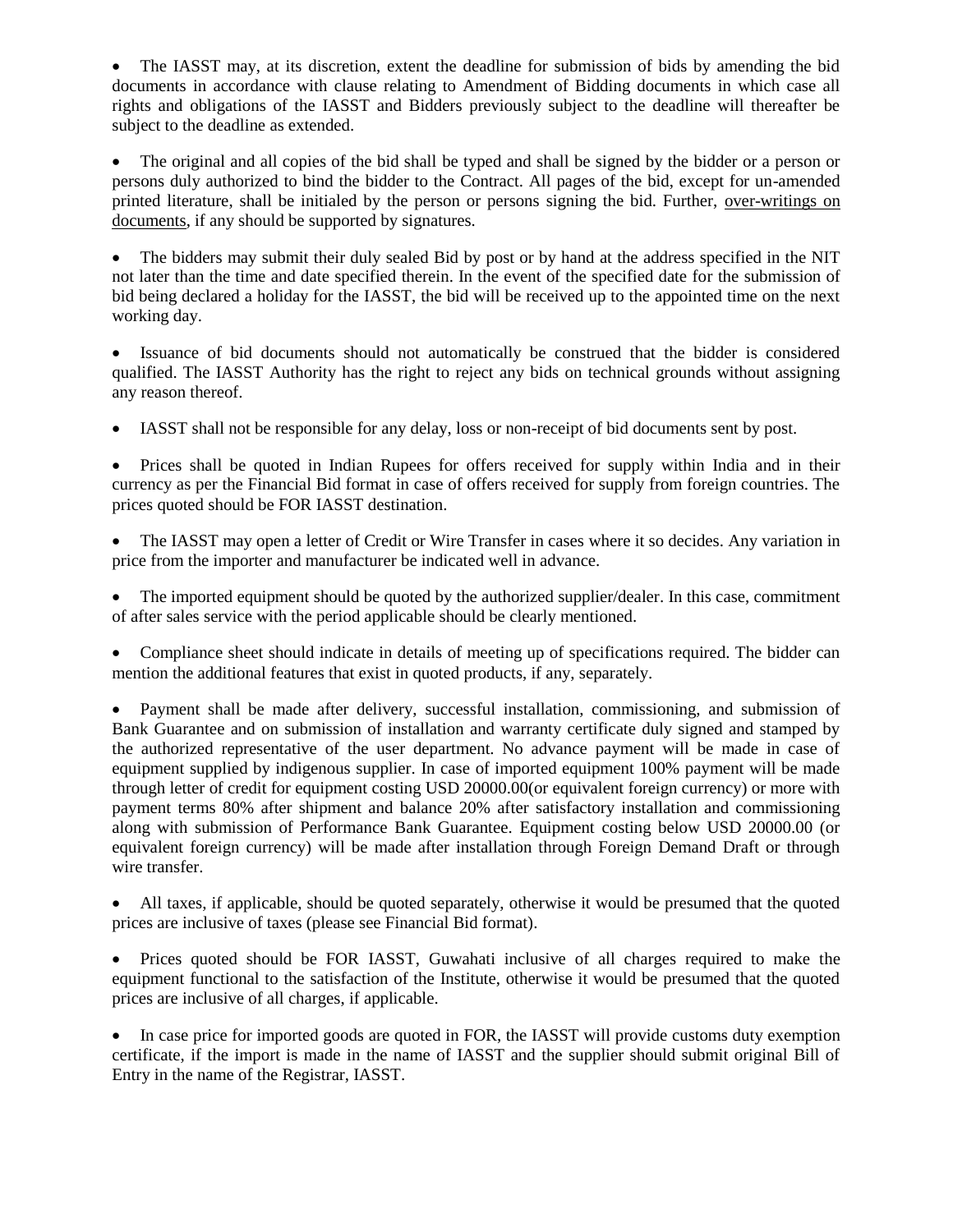Delivery should be within specified days mentioned in Purchase Order. If the equipment/instruments are not delivered within the stipulated time, the supplier shall be liable to pay a penalty of 1% of the total order value for each delay of 10 days or part thereof, and the amount will be deducted from the payment on account of purchase.

 The suppliers will undertake warranty of equipment/instruments from the date of installation and shall have to mention the period of warranty in both the bids clearly.

 The quotations must be valid for a minimum period of 90 days (three months) from the date of opening of the financial bids. No change in prices and change in terms and conditions will be permitted.

 All quoted items may carry brochure/catalogue/Pamphlets/Technical Literature and related documents.

 The supplier further warrants that the goods shall be free from defects arising from any act or omission of the supplier or arising from design, materials, and workmanship, under normal use in the conditions prevailing in India.

 The bidder should indicate clearly in their technical bid about the pre-installation requirements. Subsequently, before the consignment lands in IASST, the bidder shall confirm that the pre-installation requirements are sufficient for installation of the equipment.

 Installation, testing, commissioning of the equipment should have to be carried out by Technical experts of the company/supplier up to the satisfaction of user department of IASST.

 Free training shall be imparted to faculty/technical staff for operation, maintenance and troubleshooting at the user department of IASST.

 The equipment should be supplied with manuals containing technical drawings, complete in all respects, so as to operate the system without having any problem.

The bidder may submit the proprietary certificate for the item(s), if applicable.

 In a bid, either the Indian agent on behalf of the Principal/OEM or Principal/OEM itself can bid but both cannot bid simultaneously for the same item/product in the same bid.

 If an agent submits bid on behalf of the Principal/OEM, the same agent shall not submit a bid on behalf of another Principal/OEM in the same bid for the same product.

IASST reserves the right to purchase varying quantity of material, less or more.

In the process of evaluation, comparison of bids, IASST reserves the right to reject any or all bids.

• In case replacement of a part becomes necessary during warranty period, the parts of the same make and same or better configurations as were originally there in the equipment shall be used. The supplier/vendor shall maintain details of the replacements and repairs carried out, if any, in any equipment/instrument in a separate document and produce the details as and when required by the user department of IASST. The cost of the parts will be borne by the supplier.

• In case of complaint regarding repairing/replacement of equipment/instrument within the warranty period, the supplier will provide repair/replacement immediately. In case of non-compliance or delayed compliance, supplier will be penalized with an amount mutually agreed upon and it would be deducted from the Bank Guarantee.

 The technical specification wherever given in the items' specification format is basic. The equipment/instruments may also be evaluated as per additional provisions and facilities.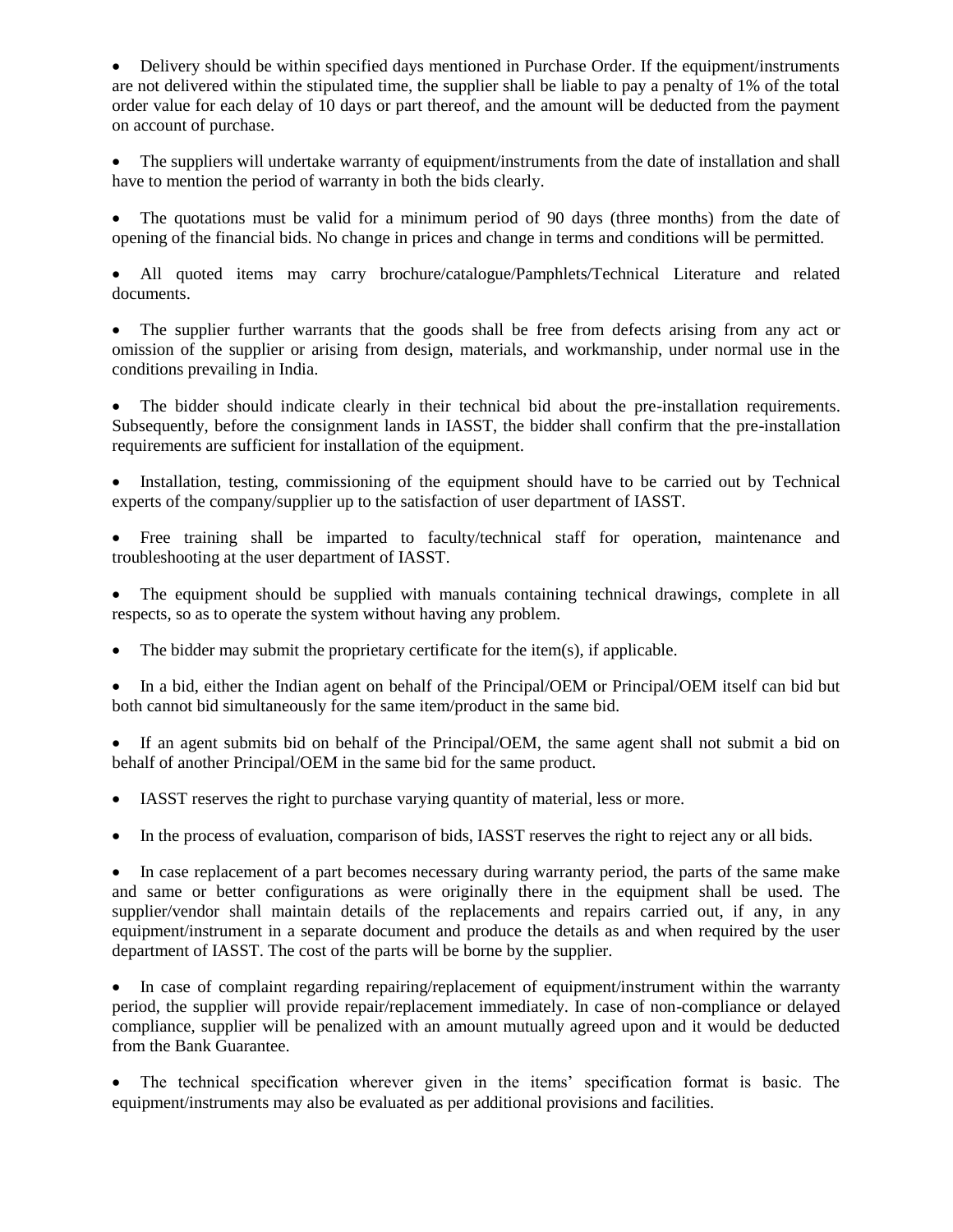All corrigenda will only be notified on the IASST website.

 The bidder should make arrangement of insurance of the equipment against all risks of loss or damage from the date of shipment till such time it is delivered at IASST site in case of Rupee/Foreign currency terms.

• The successful bidder should transport their products though the Institute's empanelled Carrying and Forwarding Agent from CIF/CIP destination.

• The Director, IASST shall be the final Authority for settlement of any dispute and his interpretation of any Clause/term/condition(s) of this document shall be final.

 If any dispute arises out of or in connection with the contract, or in respect of any defined legal relationship associated therewith or derived there from, will be settled under the jurisdiction of Court of Law of Guwahati.

• The Institute is not bound to accept the lowest bidder.

 Purchase terms and condition as per General Financial Rule (GFR) will be applicable for all the purchases to be made.

Authorize Signature of the firm

Name:

Designation: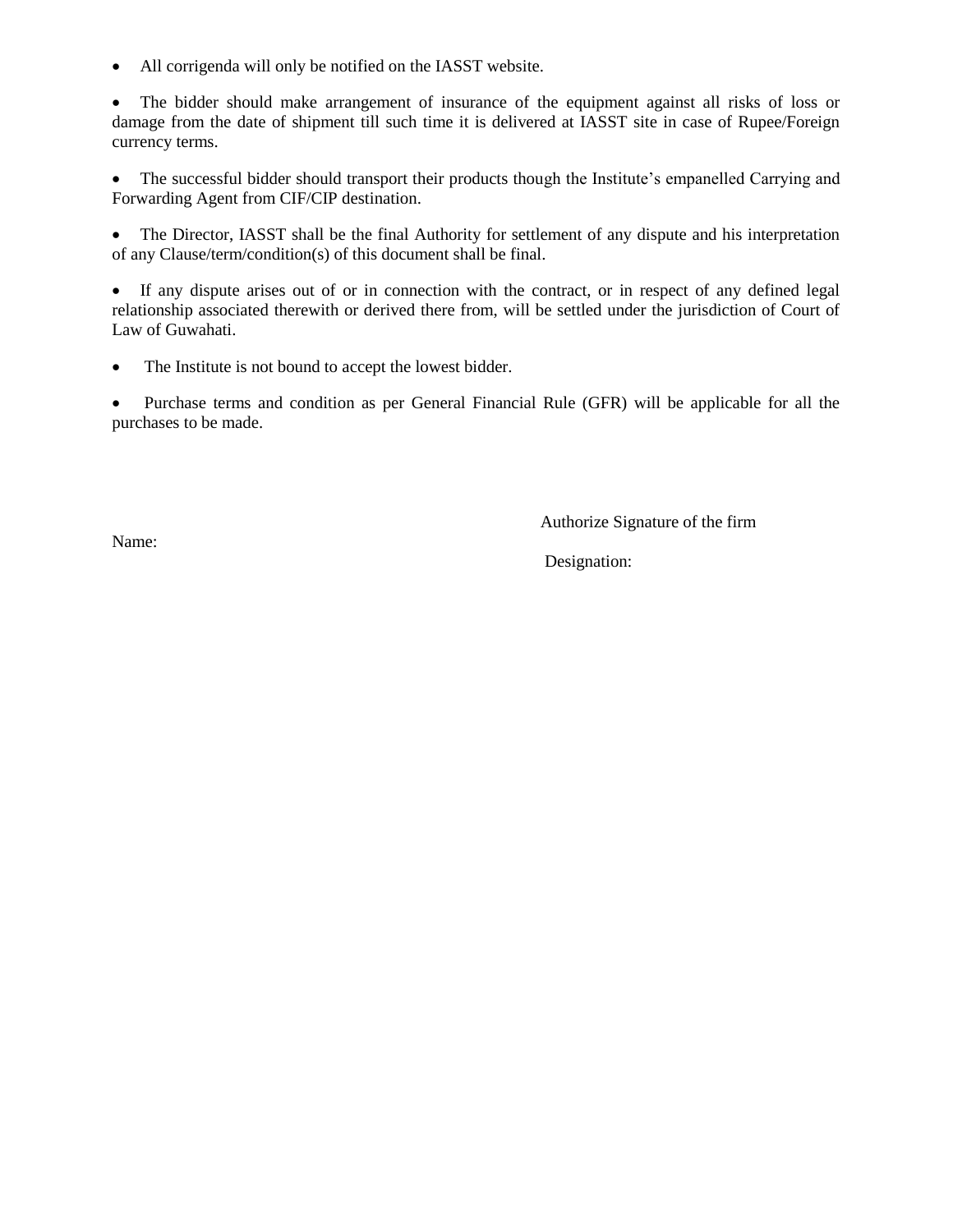#### ANNEXURE-I

| Self-Declaration to be given by the bidder                                       |         |        |
|----------------------------------------------------------------------------------|---------|--------|
| NIT Reference No.& Date:                                                         |         |        |
| Bidder's Name & Address:                                                         |         |        |
| Person to be contacted:                                                          |         |        |
| Designation:                                                                     |         |        |
| Telephone No:                                                                    | Fax No: | Email: |
| The Registrar,<br>Institute of Advanced Study in Science and Technology (IASST), |         |        |
| Vigyan Path, PaschimBoragaon, Guwahati – 781035.                                 |         |        |

We, the undersigned Bidder, having carefully read and examined in detail the Terms and Conditions, specifications and all bidding document in regard to the supply of equipment/instruments at Institute of Advanced Study in Science and Technology (IASST) and accept the same. We also hereby declare

- that we have not been blacklisted/debarred by any Government/Undertaking.
- that the rates quoted are not higher than the rates quoted for same item to any Government/Undertaking.
- 

• that the bid submitted by us is properly sealed and prepared so as to prevent any subsequent alteration and replacement.

For and on behalf of the firm

(Firms Name & Address)

(Signature of Authorized Signatory) Name: Seal:

Date: -------- Designation: Place: ------ Phone No: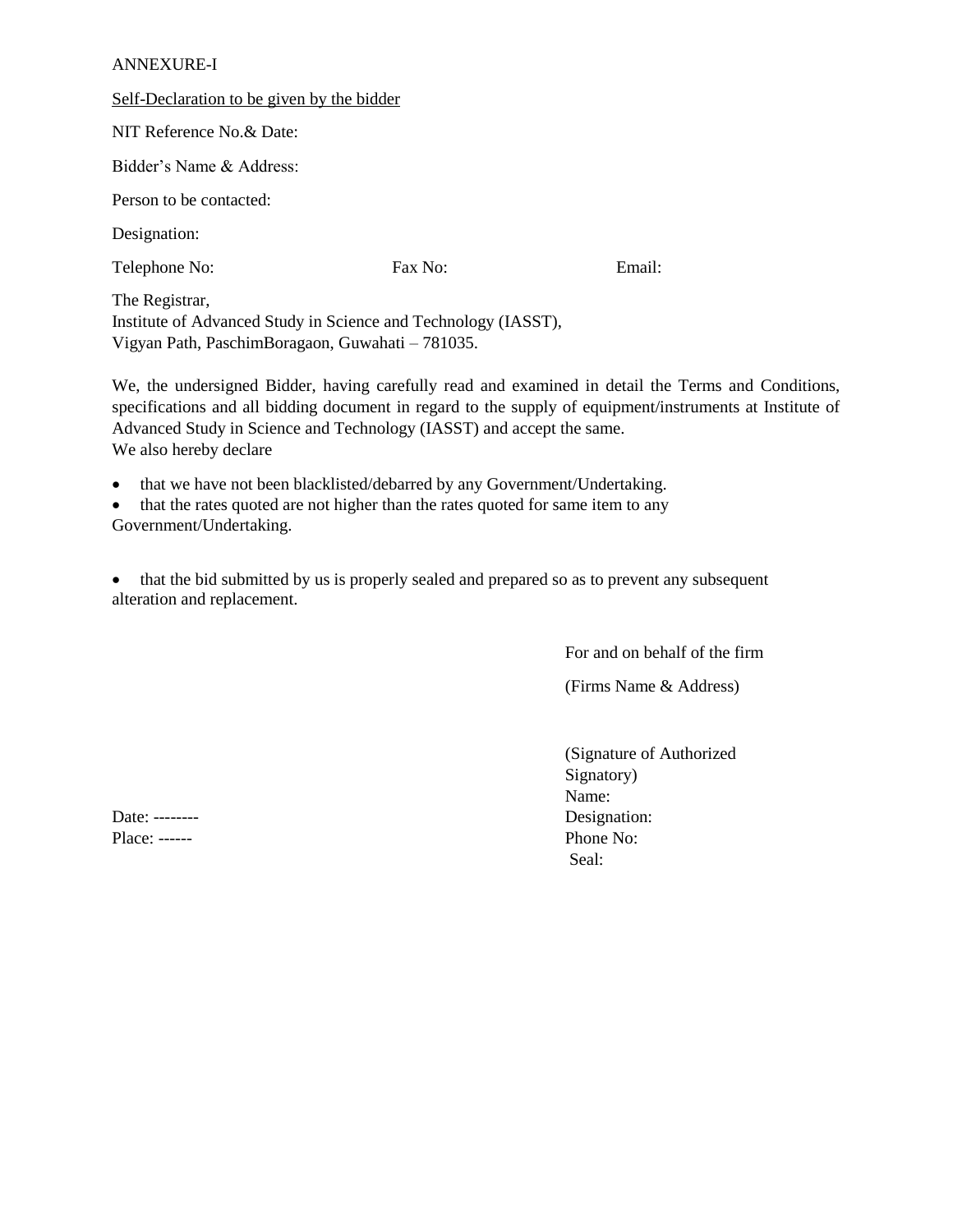## ANNEXURE – II

## FORMAT FOR OTHER INFORMATION

|                                                                                       | (To be filled in by the bidder)                                       |
|---------------------------------------------------------------------------------------|-----------------------------------------------------------------------|
|                                                                                       | Cost of Bid: Rs. 1000/- ----------------------                        |
|                                                                                       | Cash receipt/Bank Draft No: -------------------------                 |
|                                                                                       |                                                                       |
| Name of the firm: ----------------------------<br>$\bullet$                           |                                                                       |
| $\bullet$                                                                             |                                                                       |
| Telephone/Mobile No: ---------------------<br>$\bullet$                               |                                                                       |
| Fax Number: ----------------------------------<br>$\bullet$                           |                                                                       |
| $\bullet$                                                                             |                                                                       |
| TIN/VAT/CST/GST No: ------------------------------<br>$\bullet$<br>(Attach photocopy) |                                                                       |
| (If any)                                                                              |                                                                       |
| $\bullet$<br>(Attach photocopy)                                                       |                                                                       |
| the equipment to be provided.                                                         | Details of Earnest Money (Bids Security) of the estimated values of   |
| a) Bank Draft/Pay Order No.                                                           | b) Date.                                                              |
| c) For Rs.                                                                            | d) Drawn On.                                                          |
| Place ---------                                                                       | (Signature of the authorized person)                                  |
| Date ---------                                                                        | Name of the Contact person<br>Name of the Firm<br>Contact No.<br>Seal |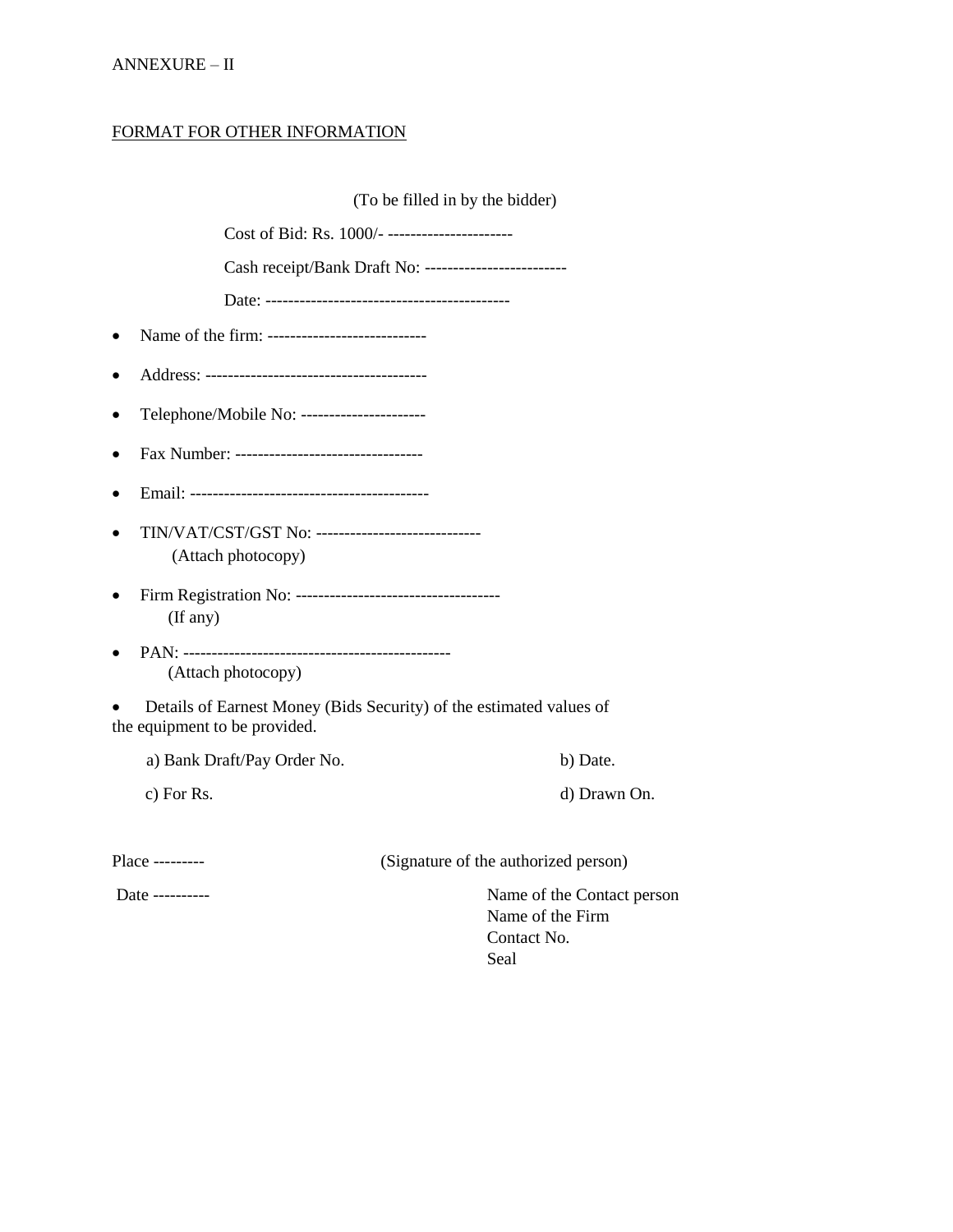## Annexure – III

## TECHNICAL SPECIFICATION

Equipment Name:

| <b>Equipment Name</b> | Whether all specifications are as per |  |
|-----------------------|---------------------------------------|--|
|                       | the advertisement listed (Yes/No)     |  |
|                       |                                       |  |
|                       |                                       |  |
|                       |                                       |  |
|                       |                                       |  |
|                       |                                       |  |
|                       |                                       |  |
|                       |                                       |  |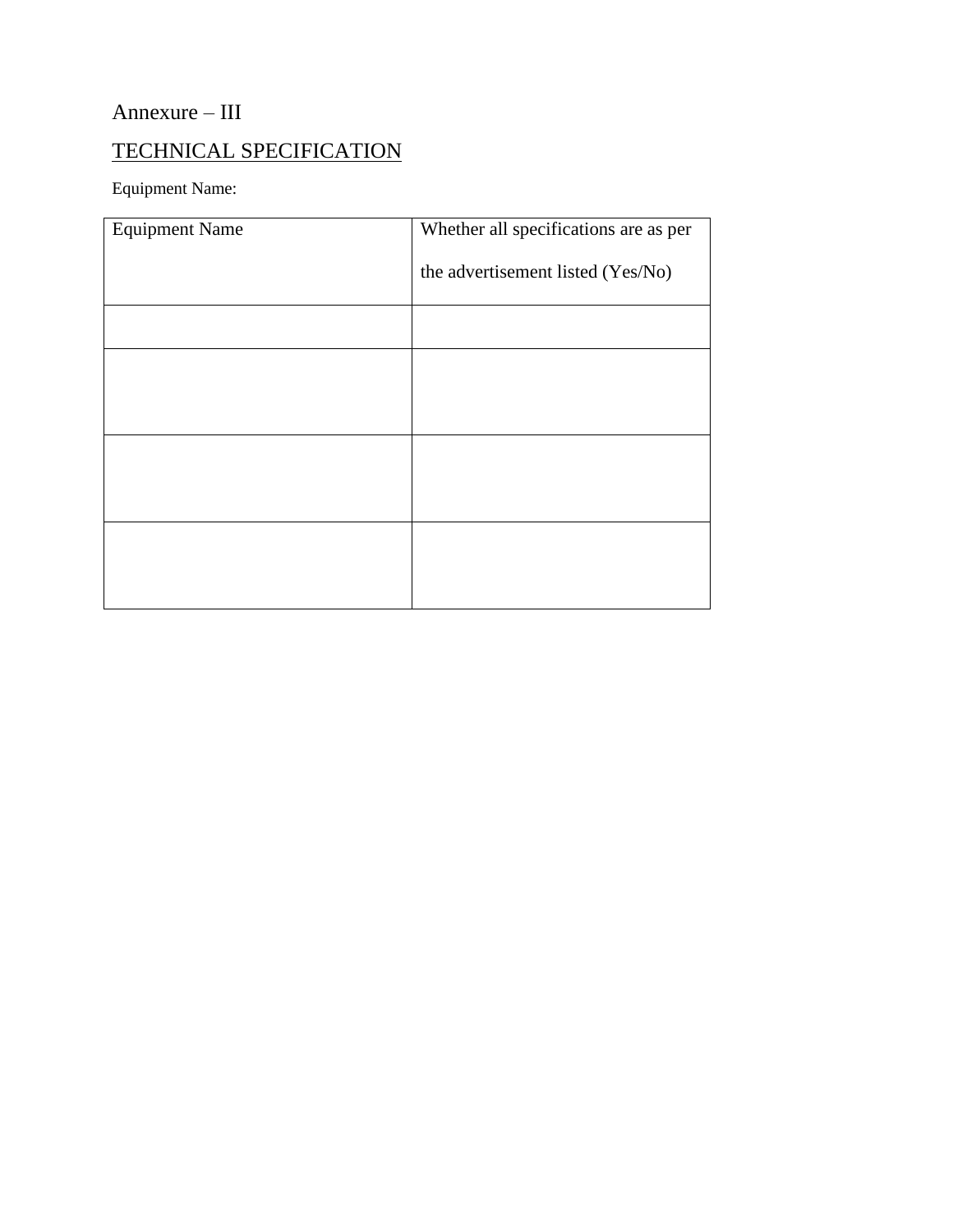## **ANNEXURE - IV**

## **FINANCIAL BID**

| Sl. No         | Equipment & Specifications                   | Amount |
|----------------|----------------------------------------------|--------|
| 1              | Basic Cost of the Equipment                  |        |
| $\overline{2}$ | $GST\&$ other taxes (if any)                 |        |
| 3              | Excise duty, if any                          |        |
| 4              | Customs duty, if any                         |        |
| 5              | Packaging & forwarding charges, if any       |        |
| 6              | Octroi Duty, if applicable,                  |        |
| $\overline{7}$ | Training cost, if any                        |        |
| 8              | Installation and Commissioning cost, if any  |        |
| 9              | Any other charges, if any $-$ please specify |        |
| 10             | Grand Total (in figure $&$ words)            |        |

(Signature of the authorized person) Name of the Contact Person: Name of the Firm: Contact No.: